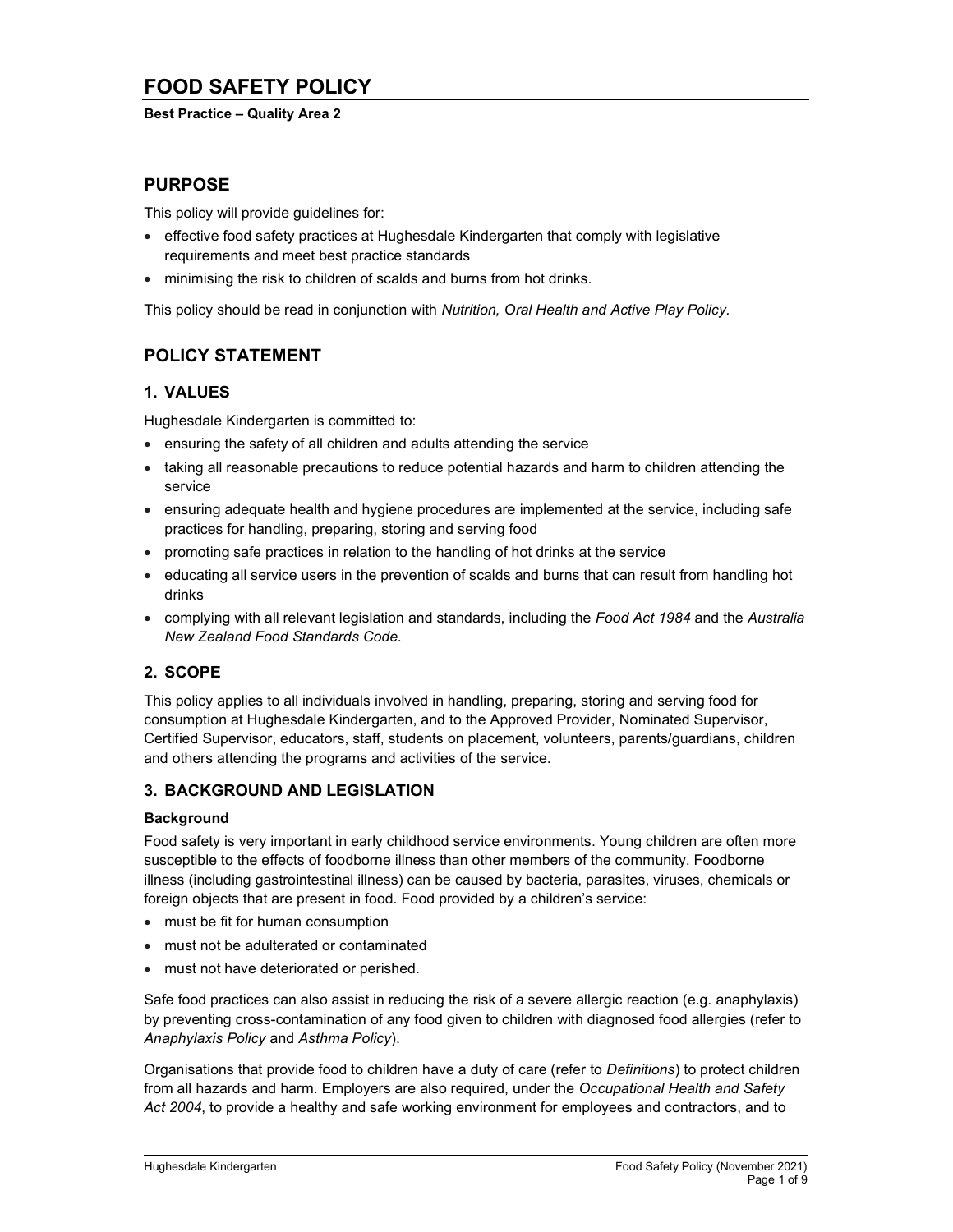ensure that other individuals, including children, parents/guardians, visitors and the general public, are not endangered when attending the workplace. In addition, employees, visitors and contractors are responsible for complying with appropriate workplace standards and procedures that have been implemented to protect their own health and safety, and that of others.

The Food Act 1984 aims to reduce the incidence of foodborne illness by ensuring that food manufactured, transported, sold, prepared and stored is safe, unadulterated, fit for human consumption and will not cause food poisoning. Under the Act, local councils in Victoria are required to classify every food premises in their municipality according to its food safety risk.

### Early childhood services should confirm their food safety risk classification and related requirements with the local council in the area in which they operate.

Class 4 food premises describes those whose food handling activities pose low risk to public health. Sessional kindergartens are included in the Class 4 category.

Standard 3.3.1, in Chapter 3 of the Australia New Zealand Food Standards Code (the Code), is one of the national food safety standards that outlines the responsibilities of food businesses to ensure that the food they produce is safe. This particular standard applies to Australian food businesses that provide meals for vulnerable persons (those who are at greater risk of being affected by foodborne illness), such as the very young, the elderly and individuals who are immunocompromised due to disease or treatment for other illnesses. Standard 3.3.1 requires such businesses to have a documented food safety program (refer to Definitions).

Sessional kindergartens supplying low risk snacks such as cut fruit, milk, bread and cereals are classified as Class 4 (low risk). Class 4 services are not required to have:

- a food safety program
- a food safety supervisor
- an annual council inspection.

However, Class 4 services must ensure that staff members have the skills and knowledge needed to safely handle food in their work roles. Council may also, at its discretion, inspect a premises under the Food Act 1984 (e.g. to investigate complaints or conduct a spot check). Individual councils may also require services to complete a food safety audit or plan, especially when the service is operating a special event such as a sausage sizzle. For more information about Class 4 food premises, services should contact their local council and refer to: https://www2.health.vic.gov.au/public-health/foodsafety/food-businesses/food-business-classification/food-business-classification-predetermined

### Legislation and standards

Relevant legislation and standards include but are not limited to:

- Australia New Zealand Food Standards Code
- Child Wellbeing and Safety Act 2005
- Education and Care Services National Law Act 2010: Section 167
- Education and Care Services National Regulations 2011: Regulation 77
- Food Act 1984 (Vic)
- National Quality Standard, Quality Area 2: Children's Health and Safety
- Occupational Health and Safety Act 2004
- Public Health and Wellbeing Act 2008

The most current amendments to listed legislation can be found at:

- Victorian Legislation Victorian Law Today: http://www.legislation.vic.gov.au/
- Commonwealth Legislation ComLaw: http://www.comlaw.gov.au/

## 4. DEFINITIONS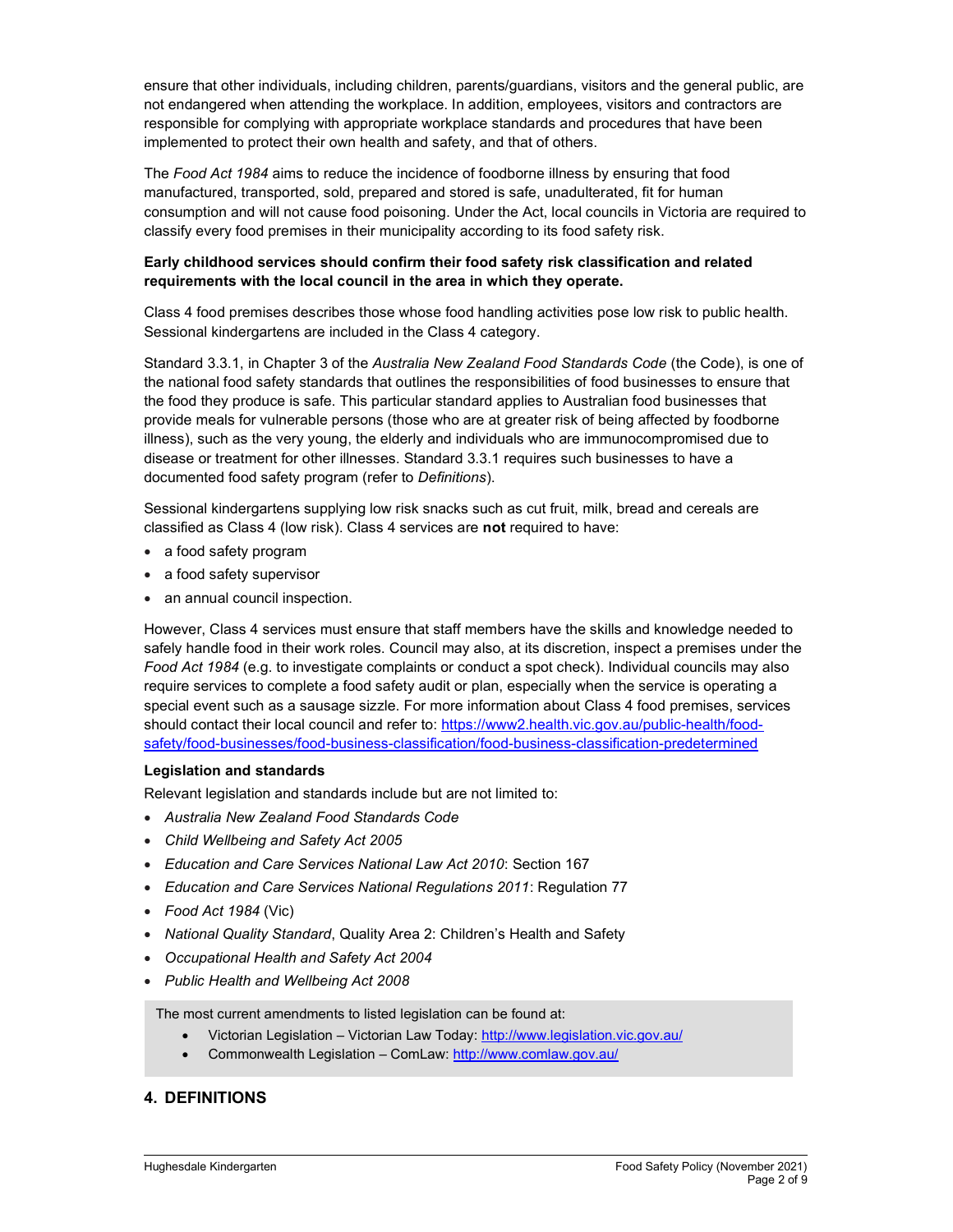The terms defined in this section relate specifically to this policy. For commonly used terms e.g. Approved Provider, Nominated Supervisor, Regulatory Authority etc. refer to the General Definitions section of this manual.

Department of Health: The State Government department responsible for the health and wellbeing of Victorians, and with oversight of the administration of the Food Act 1984.

Duty of care: A common law concept that refers to the responsibilities of organisations to provide people with an adequate level of protection against harm and all reasonable foreseeable risk of injury.

Food allergies: Some foods and food ingredients, or their components, can cause severe allergic reactions including anaphylaxis (refer to Anaphylaxis Policy). Less common symptoms of food allergy include infantile colic, reflux of stomach contents, eczema, chronic diarrhoea and failure to thrive in infants. Food allergies are often caused by peanuts, tree nuts, milk, eggs, sesame seeds, fish and shellfish, soy and wheat. For more information on food allergies, visit: www.allergyfacts.org.au

Food safety: (In relation to this policy) ensuring food provided by the service is fit for human consumption.

Food safety program: A written plan that details what an individual business does to ensure that the food it sells or handles is safe for human consumption. A food safety program is an important tool for businesses that handle, process or sell potentially hazardous foods, as it helps to maintain safe food handling practices and protect public health. It should identify potential hazards in all aspects of food handling, describe how such hazards can be controlled/monitored, and define appropriate corrective action to be taken when a hazard is found to be under-managed. A food safety program must also include the requirements for appropriate record keeping. Class 4 services are not required to have a food safety program (refer to Background).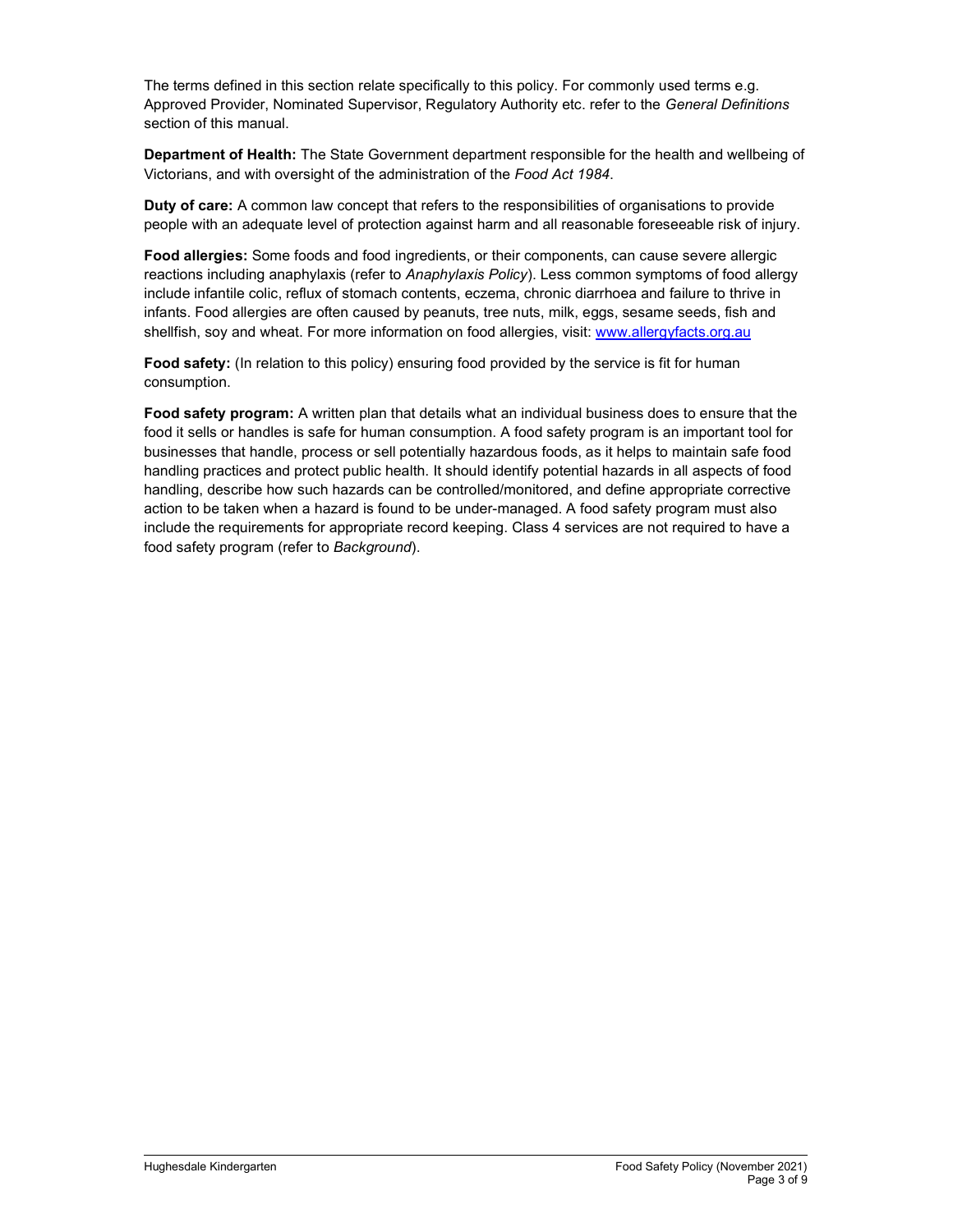#### Food safety supervisor: A person who:

- can recognise, prevent and alleviate food handling hazards at a premises
- has a Statement of Attainment from a Registered Training Organisation (RTO) that confirms competency in the required food safety standards
- has the ability and authority to supervise other individuals who handle food at the premises to ensure safe food handling at all times.

Class 4 food premises do not need a food safety supervisor (refer to Background). However, they must ensure that staff members have the skills and knowledge needed to safely handle food in their work roles.

Food Standards Australia New Zealand (FSANZ): A bi-national Government agency with the responsibility to develop and administer the Australia New Zealand Food Standards Code (the Code), which details standards and requirements in areas such as food additives, food safety, labelling and genetically modified (GM) foods. Enforcement and interpretation of the Code is the responsibility of State/Territory departments and food agencies within Australia and New Zealand.

Hazardous food: Food containing dangerous biological, chemical or physical agents, or food in a condition that has the potential to cause adverse health effects in humans.

High-risk foods: Bacteria that has the potential to cause food-poisoning can grow and multiply on some foods more easily than others. High-risk foods include meat, seafood, poultry, eggs, dairy products, small goods, cooked rice/pasta and prepared salads (such as lettuce, salads, coleslaw, pasta salads, rice salads and fruit salads). Food that is contained in packages, cans or jars can become high-risk once opened, and should be handled and stored appropriately.

Hot drink: Any container holding a liquid that has been heated or boiled, and that remains above room temperature (25°C) for any period of time.

Scalds: Burns by hot fluids, steam and other hot vapours.

## 5. SOURCES AND RELATED POLICIES

#### Sources

- Australia New Zealand Food Standards Code: http://www.foodstandards.gov.au/code/Pages/default.aspx
- Department of Health Food Safety. Contact the Department of Health if your inquiry relates to general food compliance issues (and you don't know where to start) or you are looking for publications on food safety or information on legislation.

Telephone: 1300 364 352 (free call within Australia) Email: foodsafety@health.vic.gov.au Website: www.health.vic.gov.au/foodsafety

- Keeping food safe: https://www2.health.vic.gov.au/public-health/food-safety/foodbusinesses/food-how-to-keep-it-safe
- Food safety library: https://www2.health.vic.gov.au/public-health/food-safety/publicationsguides-resources
- dofoodsafely a free online food safety program: http://dofoodsafely.health.vic.gov.au/
- The Royal Children's Hospital Melbourne Kids Health Info: https://www.rch.org.au/kidsinfo/ Kids Health Info is part of the Family Services Department of The Royal Children's Hospital Melbourne, which also includes the Safety Centre, the Family Resource Centre and the Volunteer Service. Royal Children's Hospital Safety Centre, 50 Flemington Road, Parkville. Telephone advisory line: (03) 9345 5085 or email: safety.centre@rch.org.au
- Kidsafe: telephone (03) 9251 7725 or email: info@kidsafevic.com.au. For a fact sheet on scalds and burns, visit their website: www.kidsafevic.com.au/images/stories/pdfs/Burns\_Scalds.pdf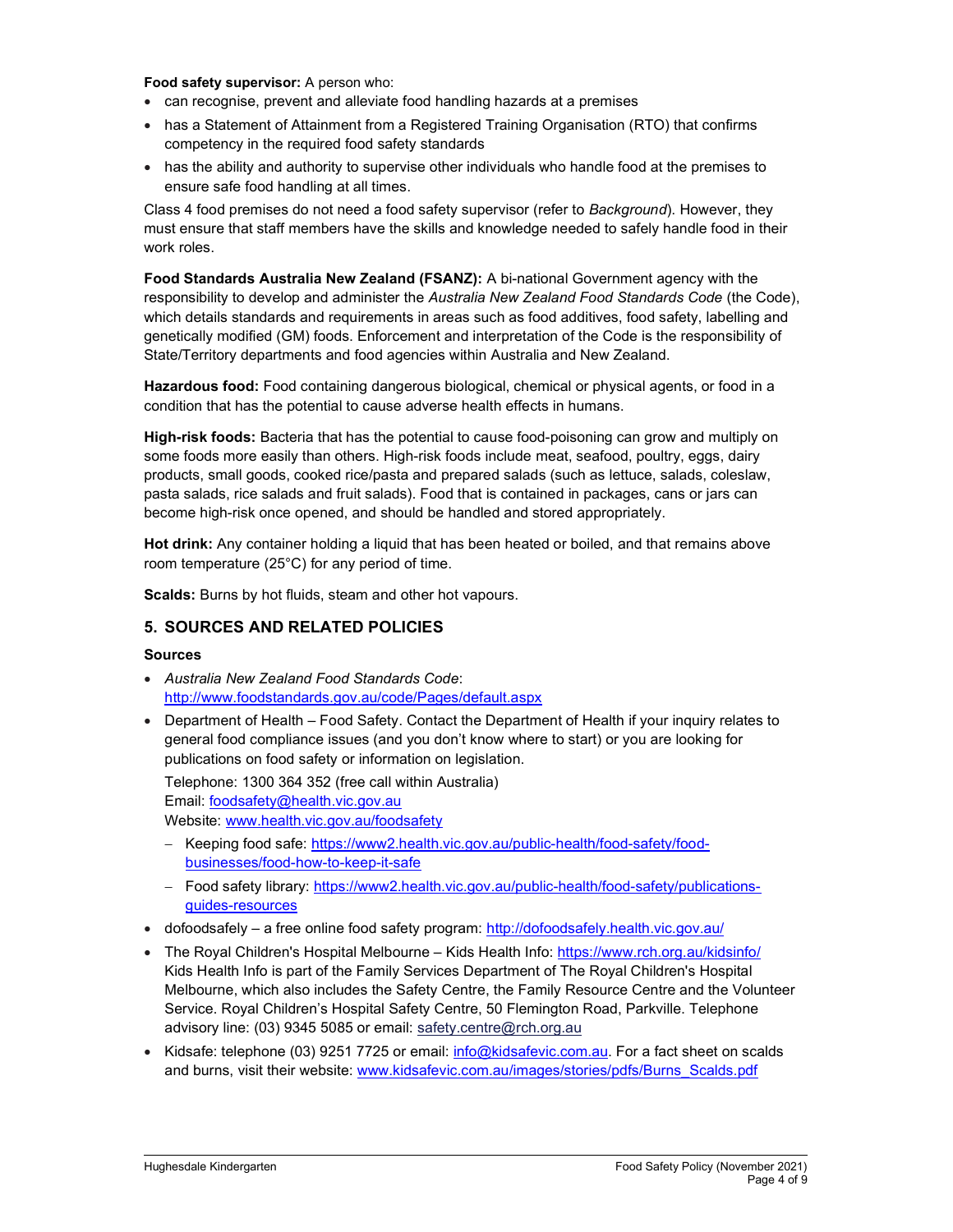#### Service policies

- Administration of First Aid Policy
- Anaphylaxis Policy
- Asthma Policy
- Dealing with Medical Conditions Policy
- Diabetes Policy
- Excursions and Service Events Policy
- Hygiene Policy
- Incident, Injury, Trauma and Illness Policy
- Interactions with Children Policy
- Nutrition and Active Play Policy
- Occupational Health and Safety Policy
- Staffing Policy
- Supervision of Children Policy

# PROCEDURES

### The Approved Provider and Persons with Management and Control is responsible for:

- ensuring that the Nominated Supervisor, staff and volunteers at the service implement adequate health and hygiene practices, and safe practices for handling, preparing and storing food, to minimise risks to children being educated and cared for by the service (Regulation 77(1))
- contacting the local council in the service's area of operation to determine the service's food safety risk classification and requirements under the Food Act 1984
- providing parents/guardians with a copy of this policy, and with up-to-date information on the safe provision of food for their children (refer to Sources: Department of Health – Food Safety: Food safety at home and in the community)
- ensuring that the Nominated Supervisor and all staff are provided with a copy of this policy and are kept up-to-date with current legislation, standards, policies, information and resources relating to food safety
- monitoring staff compliance with food safety practices (refer to Sources: Department of Health Food Safety: Keeping food safe)
- ensuring that good hygiene practices are maintained at the service (refer to Sources: Department of Health – Food Safety: Keeping food safe and Hygiene Policy)
- displaying hygiene guidelines/posters and food safety guidelines/posters in the food areas of the service for the reference of staff and families involved in the preparation and distribution of food to children (refer to Sources: Department of Health – Food Safety: Keeping food safe and Hygiene Policy)
- ensuring that this policy is referred to when undertaking risk assessments for excursions and other service events
- ensuring measures are in place to prevent cross-contamination of any food given to children with diagnosed food allergies (refer to Anaphylaxis Policy and Asthma Policy)
- identifying potential hazards that may reasonably be expected to occur at each stage of the food-handling and preparation cycle, and developing procedures to minimise these hazards. Stages of the cycle include ordering, delivery, storage, thawing, preparation, cooking, cooling, handling post-cooking, reheating and serving
- ensuring that all facilities and equipment for food preparation and storage are clean, and in good repair and working order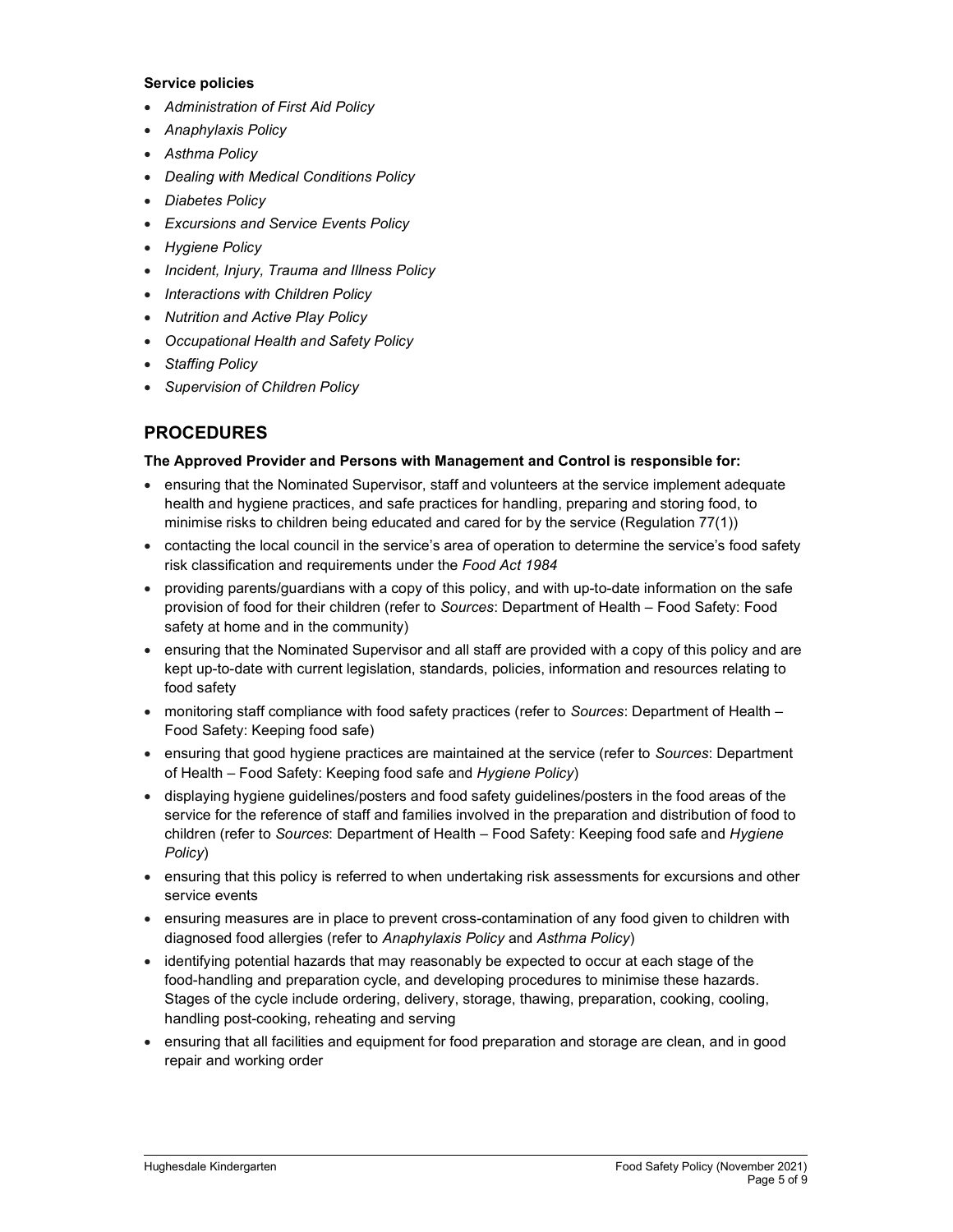- providing a calibrated thermometer in good working order, suitable for monitoring the temperature of the fridge/freezer in food preparation areas. Glass thermometers containing mercury are not recommended in or near food preparation areas
- removing pests and vermin from the premises
- informing DET, DHS and parents/guardians if an outbreak of gastroenteritis or possible food poisoning occurs at the service
- informing families of the availability of cold storage facilities at the service to ensure parents/guardians make suitable food choices when supplying food for their own child, or for children to share
- ensuring staff, parents/guardians and others attending the service are aware of the acceptable and responsible practices for the consumption of hot drinks (refer to Attachment 1 – Responsible consumption of hot drinks at the service).

## The Nominated Supervisor and Persons in Day to Day Charge is responsible for:

- ensuring that staff and volunteers at the service implement adequate health and hygiene practices, and safe practices for handling, preparing and storing food, to minimise risks to children being educated and cared for by the service (Regulation 77(2))
- ensuring parents/guardians provide details of their child's specific nutritional requirements (including allergies) on the enrolment form, and discussing these prior to the child commencing at the service and whenever these requirements change
- keeping up-to-date with current legislation, standards, policy, information and resources relating to food safety
- ensuring this policy is referred to when undertaking risk assessments for excursions and other service events
- ensuring students, volunteers, and casual and relief staff at the service are informed of this policy.

### All educators and other staff are responsible for:

- keeping up-to-date with current legislation, standards, policy, information and resources relating to food safety
- being aware of safe food practices and good hygiene practices (refer to Sources: Department of Health – Food Safety: Keeping food safe and *Hygiene Policy*), and undergoing training if required
- referring to this policy when undertaking risk assessments for excursions and other service events
- informing students, volunteers, and casual and relief staff at the service about this policy
- ensuring that children's lunchboxes are kept indoors, away from heat sources (including direct sunlight) and refrigerated if necessary
- discussing food safety with children to increase awareness and assist in developing safe practices
- discouraging children from sharing drink bottles or cups at the service
- ensuring no hot drinks are brought into the kinder room
- ensuring all food preparation and cooking is done in the kitchen
- ensuring no children are permitted in the kitchen
- ensuring no chemicals, paints or glues are stored in the kitchen
- ensuring that children do not share lunches to minimise risks in relation to children with food allergies
- providing adequate supervision of children while they are eating (refer to Supervision of Children Policy)
- teaching children to wash and dry their hands (refer to Hygiene Policy):
	- before touching or eating food
	- after touching chicken or raw meat
	- $-$  after using the toilet
	- after blowing their nose, coughing or sneezing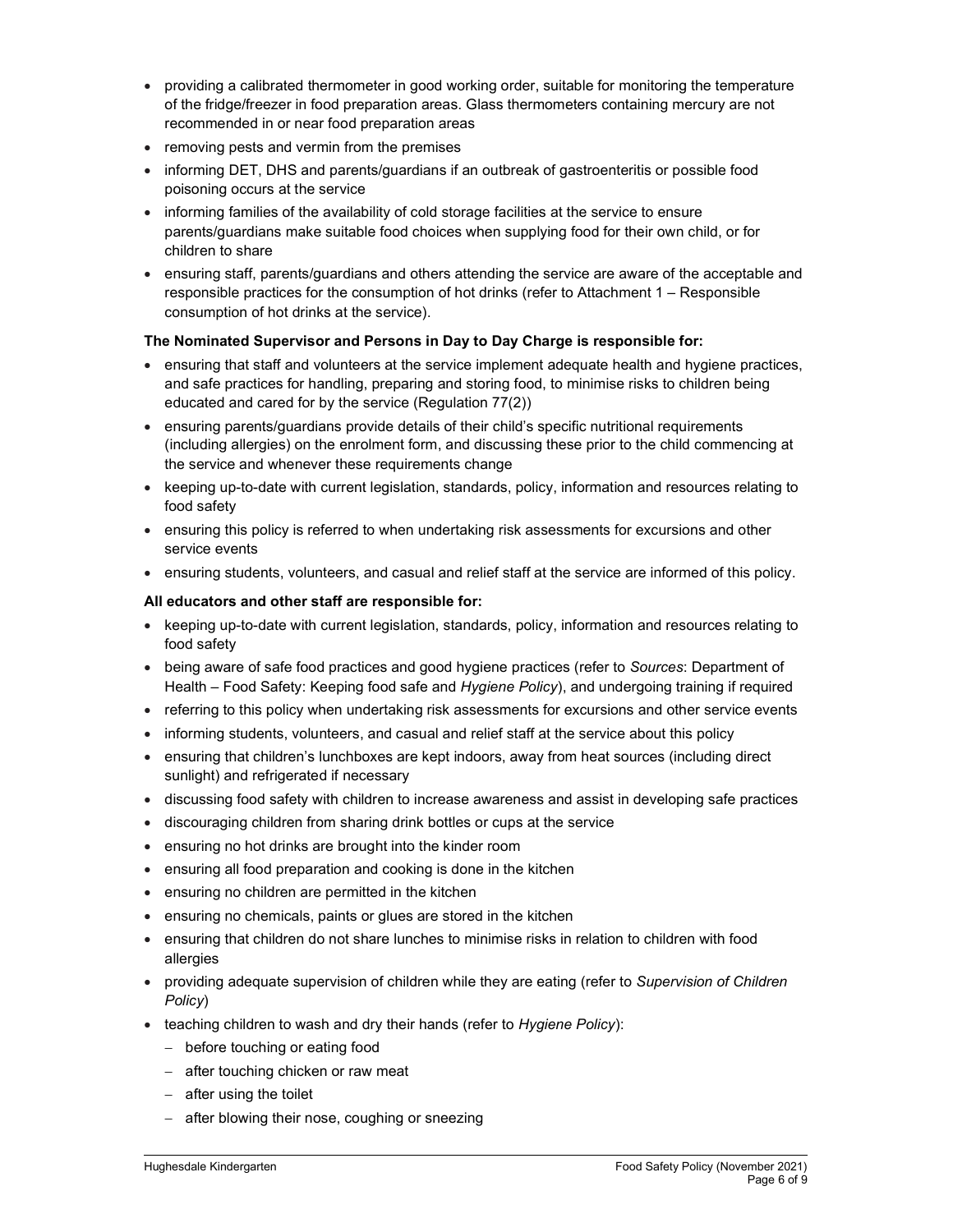- after playing with an animal/pet
- encouraging parents/guardians to discuss a child's nutritional requirements, food allergies or food sensitivities, and informing the Nominated Supervisor where necessary
- seeking input from parents/guardians on cultural values or religious expectations regarding food handling, provision and consumption
- informing the Nominated Supervisor or Approved Provider of any outbreaks of gastroenteritis or possible food poisoning at the service
- removing hazardous food (refer to Definitions), including food that has fallen on the floor, and providing alternative food items
- documenting and implementing a food safety program (refer to Definitions), if required
- maintaining good personal and kitchen hygiene (refer to Sources: Department of Health Food Safety: Keeping food safe and Hygiene Policy)
- covering all wounds/cuts on hands or arms with wound strips or bandages
- wearing disposable gloves when handling food
- complying with the guidelines in relation to the consumption of hot drinks at the service (refer to Attachment 1 – Responsible consumption of hot drinks at the service)
- informing parents/guardians and visitors to the service about the guidelines in relation to the consumption of hot drinks at the service (refer to Attachment 1 – Responsible consumption of hot drinks at the service).

### Parents/guardians are responsible for:

- washing hands prior to participating in food preparation and cooking activities
- ensuring that food preparation surfaces, utensils, lunchboxes and reusable drink bottles are clean
- washing all fruits and vegetables thoroughly
- wearing disposable gloves when handling food
- packing a cold item, such as a frozen water bottle, with perishable foods in a child's lunchbox, or using an insulated lunchbox or cooler
- complying with the requirements of this policy
- providing details of specific nutritional requirements (including allergies) on their child's enrolment form, and discussing these with the Nominated Supervisor prior to the child commencing at the service and whenever these requirements change.

### Volunteers and students, while at the service, are responsible for following this policy and its procedures.

# EVALUATION

In order to assess whether the values and purposes of the policy have been achieved, the Approved Provider will:

- regularly seek feedback from everyone affected by the policy regarding its effectiveness
- monitor the implementation, compliance, complaints and incidents in relation to this policy
- monitor and investigate any issues related to food safety, such as reports of gastroenteritis or food poisoning
- $\bullet$  keep the policy up to date with current legislation, research, policy and best practice
- revise the policy and procedures as part of the service's policy review cycle, or as required
- notify parents/guardians at least 14 days before making any changes to this policy or its procedures.

# ATTACHMENTS

Attachment 1: Responsible consumption of hot drinks at the service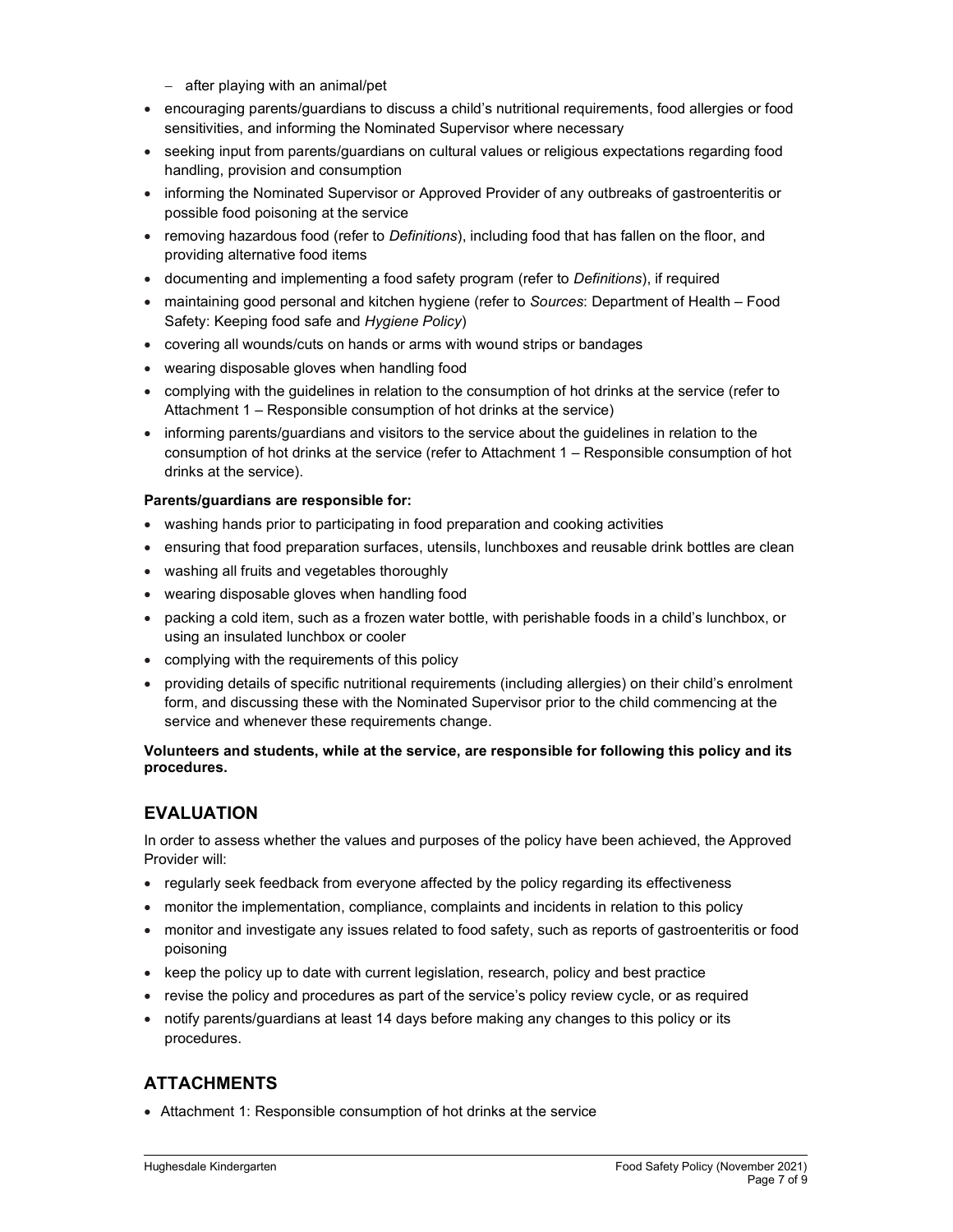# AUTHORISATION

This policy was adopted by the Approved Provider of Hughesdale Kindergarten on 11 November 2021.

REVIEW DATE: 11/11/2024